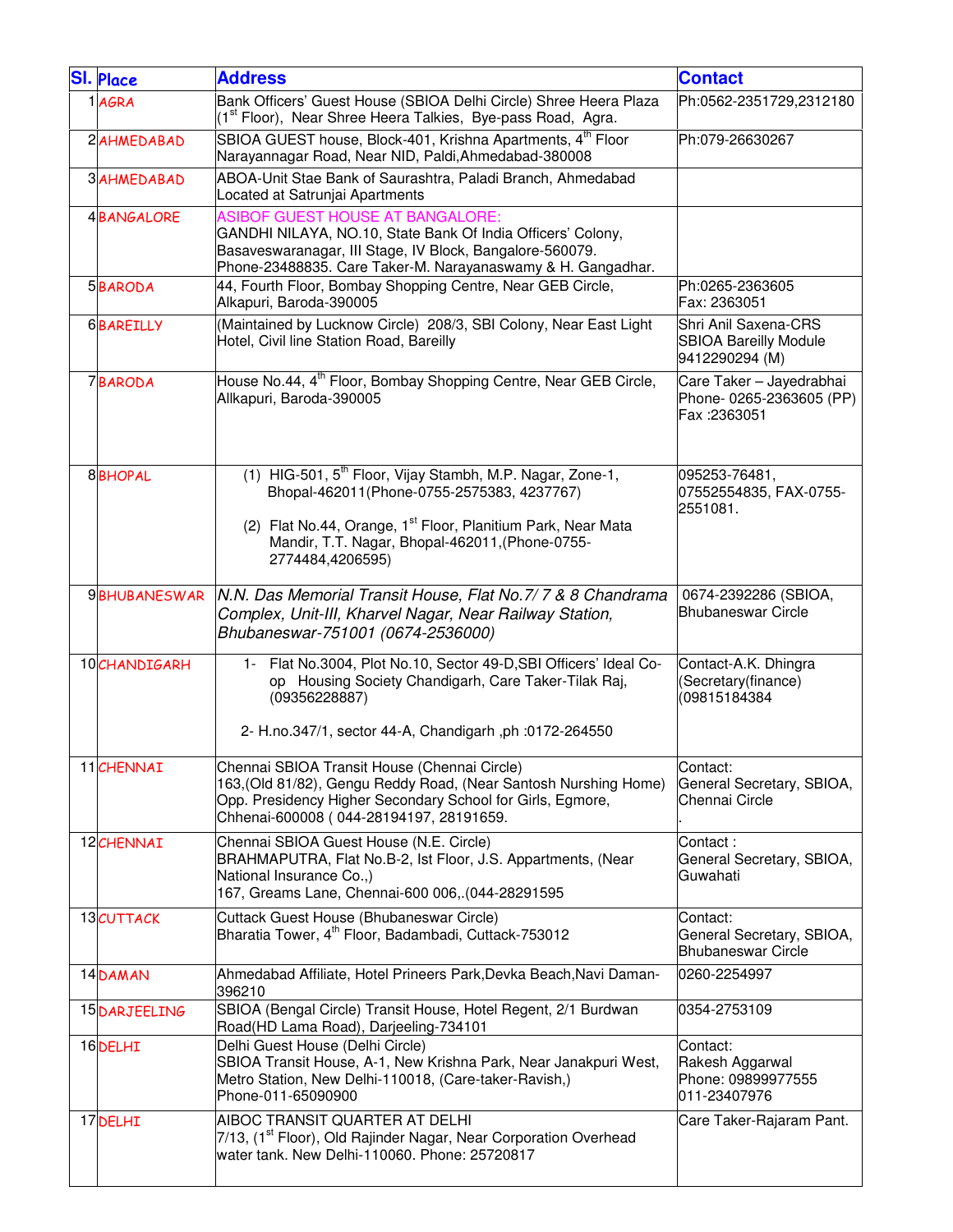| 18 <sub>GANGTOK</sub> | GANGTOK GUEST HOUSE (Bengal Circle)<br>Hotel Madhuban, Jeevan Theeng Marg, Development Area, Near<br>Pushpa Guarrage, Gangtok-737101, Guhati,                                                                                                                                                                       | Phone-03592-229337                                                                                        |
|-----------------------|---------------------------------------------------------------------------------------------------------------------------------------------------------------------------------------------------------------------------------------------------------------------------------------------------------------------|-----------------------------------------------------------------------------------------------------------|
| 19 <sub>60</sub> A    | SBIOA GUEST HOUSE-GOA(MUMBAI CIRCLE)<br>Hotel Park Avenue, Calangute, Bardez, Goa<br>Care Taker- Ravi, (No. of Rooms-1)                                                                                                                                                                                             | Contact:<br>Shri Madkaikar<br>(09422442294)                                                               |
| 20 <sub>GOA</sub>     | Contact:<br>Sripad Madkaikar, Chief<br>Regional Secretary, SBIOA,<br>Panani, Goa. (0832-<br>2227237 (o), 2220577 (R)<br>9422442294 (M). Fax-<br>0832-2227624.                                                                                                                                                       |                                                                                                           |
| 21 GUWAHATI           | SBIOA TRANSIT HOUSE-GUWAHATI (N.E. CIRCLE)<br>Opposite Apsara Cinema Hall, A.M. Road, House No.38, Paltan<br>Bazar, Guwahati - 781007                                                                                                                                                                               |                                                                                                           |
| 22 HARIDWAR           | HARIDWAR GUEST HOUSE (DELHI CIRCLE)<br>Hotel Mayur, Upper Road, Opp. Mansadevi Ropeways Gate,<br>Haridwar-294401,<br>Phone- 01334-227586,                                                                                                                                                                           | Contact: R.K. Aggarwal,<br>SBIOA(Delhi<br>Circle)9899977555,<br>$(011 - 23407976)$                        |
| 23 HARIDWAR           | HARIDWAR GUEST HOUSE (BENGAL CIRCLE)<br>Hotel Sunshine, Moti Bazar (Near HAR-KI-Puri)<br>Haridwar-249401 Uttarakhand                                                                                                                                                                                                |                                                                                                           |
| 24 HYDERABAD          | HYDERABAD GUEST HOUSE(HYDERABAD CIRCLE)<br>SBIOA Bhavan, D. No.3-5-1093/4, Venkateswara Colony,<br>Narayanaguda, Opp. Blood Bank Lane, Hyderabad-500029.<br>Phone: 040-24750555                                                                                                                                     | Contact: General Secretary<br>SBIOA, Hyderabad Circle<br>Phone:040-<br>24756440/790/1212,<br>Fax-24756874 |
| 25HYDERABAD           | HYDERABAD GUEST HOUSE(ABOA-Unit-SBH)<br>Associate Banks' Officers' Guest House, House No.5-9-209, Chirag Ali<br>Lane, Beside Karur Vysya Bank Bye-Lane-Alnoor Plaza, Abids,<br>Hyderabad-500 001. Phone: 040-23201420                                                                                               |                                                                                                           |
| 26JAMMU               | JAMMU GUEST HOUSE (CHANDIGARH CIRCLE)<br>H.No.57, Sector-8, Near CMC Hospital, Trikuta Nagar, Jammu                                                                                                                                                                                                                 | Contact:<br>D.G.S. (J&K Module),<br>Phone: 2471140 (O)<br>2595696 ®<br>FAX-0191-2471140                   |
| 27 KANPUR             | KANPUR GUEST HOUSE (Lucknow Circle) c/o Dr. J.K.Chandra<br>OK Nigam Memorial Guest House, 112/276-A, Swaroop Nagar, Near<br>Khairabad Eye Hospital, Kanpur-208002, UP.0512-256846                                                                                                                                   | Contact:<br>Shri K.K. Pandey,<br>CRS(Kanpur Module)<br>Mohile-09412453474.                                |
| 28 KOLKATA            | KOLKATA GUEST HOUSE (BENGAL CIRCLE)<br>(A) P-46, Acharaya Satyen Bose Sarani, C.I.T. Scheme,<br>Kankuragachi Kolkatta-700054. Phone: 033-23558209<br>(B) "Sree Krishna Garden"<br>Flat No.DF-4D & DF-5D, 4 <sup>th</sup> Floor, 1/1, Raja Rajendra Lal<br>Mitra Road, Veliaghata, Kolkatta-700085. (M) 09830186436. |                                                                                                           |
| 29KODAIKANAL          | KODAIKANAL TRANSIT HOUSE(Chennai Circle)<br>SBIOA, Transit House,<br>Hotel Jayaraj Annexe, Anna Salai, (Near SBI). Kodaikanal-624101<br>Phone-04542-240178,240179,243214.                                                                                                                                           | Contact:<br>C.R.S. Madurai.<br>Phone-0452-2537906<br>Fax-2537906                                          |
| 30 KURNOOL            | KURNOL GUEST HOUSE(HYDERABAD CIRCLE)<br>River View Apartments, 4 <sup>th</sup> Floor, Near LIC Office,<br>Kurnool-518001.Phone-08518-225390                                                                                                                                                                         | Contact:<br>DGS, SBIOA, Hyderabad<br>Module<br>Phone:040-27883165/3164                                    |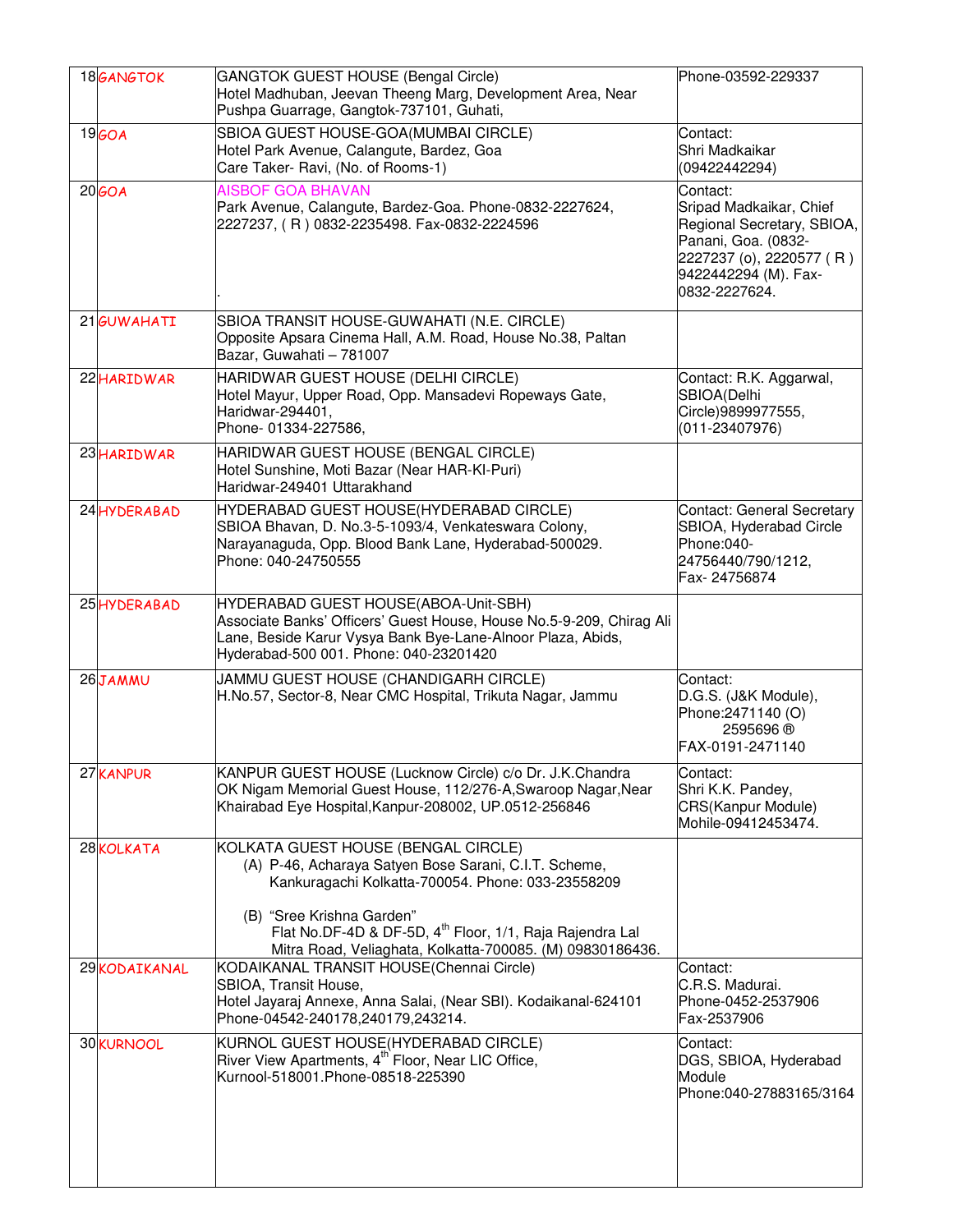|    | 31 LUCKNOW                                                                                                  | LUCKNOW GUEST HOUSE(Lucknow Circle)                                                                                                           | Contack:                                    |
|----|-------------------------------------------------------------------------------------------------------------|-----------------------------------------------------------------------------------------------------------------------------------------------|---------------------------------------------|
|    |                                                                                                             | SBIOA Transit House, B-104/10, Nirala Nagar(near nirala nagar post<br>office)LUCKNOW UP Phone-0522-2789302.                                   | Aloke Kumar. Org. Secy<br>(M)-09839153929.  |
| 32 |                                                                                                             | <b>AISBOF TRANSIT HOUSE AT MANALI</b>                                                                                                         | Contact:                                    |
|    | <b>MANALI</b>                                                                                               | C/o Hotel Classic, Nagar Road, New Manali-175131. Himachal<br>Pradesh. Phone-01902-252315                                                     | A.K. Dhingra,                               |
|    |                                                                                                             |                                                                                                                                               | Secretary(Finance). Mobile-<br>09815184384. |
|    | 33 MUSSORIE                                                                                                 | MUSSORIE GUEST HOUSE (DELHI CIRCLE)                                                                                                           | Contact:                                    |
|    |                                                                                                             | Hotel Sunrise, Library Road, Mussorie-248179                                                                                                  | R.K. Aggarwal                               |
|    |                                                                                                             | Phone: 0135-2631180, 2631996                                                                                                                  | Mobile-9899977555                           |
|    | 34 MOUNT ABU                                                                                                | MOUNT ABU GUEST HOUSE(Ahmedabad Circle),                                                                                                      |                                             |
|    |                                                                                                             | Hotel Kabras-Inn, Sunset Road, Opp. Savera Hotel,                                                                                             |                                             |
|    |                                                                                                             | Mount Abu-367501 (Rajsthan).Phone-02974-238095                                                                                                |                                             |
|    | 35 MUMBAI                                                                                                   | <b>AISBOF GUEST HOUSE AT MUMBAI:</b><br>AISBOF BHAVAN, Shivaji Nagar Housing Society, Bldg.<br>(i)                                            | Contact:<br>Jt. General Secretary,          |
|    |                                                                                                             | No.3, Plot No.6, Bhau Daji Road Extn. Opp. Sion Medical                                                                                       | AISBOF, MUMBAI.                             |
|    |                                                                                                             | College, Mumbai-400022,. Phone-022-24035226.                                                                                                  |                                             |
|    |                                                                                                             | Care Taker-Rajesh.                                                                                                                            |                                             |
|    |                                                                                                             | V.I.P. Guest House, 701,7 <sup>th</sup> floor, A wing, Royal<br>(ii)                                                                          |                                             |
|    |                                                                                                             | Apartments, Bahudaji Road, Sion, Mumbai-400022.                                                                                               |                                             |
|    | 36NAGPUR                                                                                                    | NAGPUR GUEST HOUSE (MUMBAI CIRCLE),                                                                                                           | Contact:                                    |
|    |                                                                                                             | SBIOA Bhavan, Nagpur. Shree Hari Apartment, Plot No.50-C, Mata                                                                                | <b>Circle Regional Secretary</b>            |
|    |                                                                                                             | Mandi Road, Present Layout, Gokul Peth, Nagpur                                                                                                | M-09422105030(Nagpur                        |
|    |                                                                                                             | Phone0712-6645808                                                                                                                             | Module)                                     |
| 37 |                                                                                                             | PANCHAGANI GUEST HOUSE (MUMBAI CIRCLE)                                                                                                        |                                             |
|    | <b>PANCHGANI</b><br>(MAHABALESHWAR)                                                                         | (MAHABALESHWAR)<br>JaiBhavani Co-op. Housing Society, Plot No.6, Behind Sai Palace                                                            |                                             |
|    |                                                                                                             | Hotel, Mahabaleshwara Road, Panchgani-412805.(Satara Dist).                                                                                   |                                             |
|    |                                                                                                             | Maharashtra. Caretaker: M.L. Golbole. Phone:02168241936                                                                                       |                                             |
|    | 38 PATIALA                                                                                                  | PATIALA GUEST HOUSE (ABOA- Unit-SBP)                                                                                                          |                                             |
|    |                                                                                                             | ABOA BHAWAN, 590, S.S.T. Nagar, Rajpura Road, Patiala.                                                                                        |                                             |
|    |                                                                                                             | Phone:0175-2371563.                                                                                                                           |                                             |
|    | 39PATNA                                                                                                     | PATNA GUEST HOUSE (Patna Circle),                                                                                                             | Phone- 0612-2540660                         |
|    | SBIOA Guest House, (Co-Op Guest House), M-2/35, S.K. Puri, Opp.<br>Krishna Apts. Boring Road, Patna-800001. |                                                                                                                                               |                                             |
|    |                                                                                                             | 40 PELLING(SIKKIM) PELLING (SIKKIM) (Bengal Circle)                                                                                           |                                             |
|    |                                                                                                             | New Bintan Hotel, Lower Pelling, P.O.-Pelling (West Sikim).                                                                                   |                                             |
|    | 41 PUNE                                                                                                     | PUNE GUEST HOUSE (MUMBAI CIRCLE)                                                                                                              | Contact:                                    |
|    |                                                                                                             | Flat No.406, Gulmohar Building, SBI Zonal Office Complex, 2420, East A.D. Kotheswar,<br>Street, Pune-411001. Caretaker- Laxman Kumble, Phone- | Phone:020-26361282,                         |
|    |                                                                                                             | 9822262190                                                                                                                                    | FAX-26333404                                |
|    |                                                                                                             |                                                                                                                                               |                                             |
|    | 42 PORT-BLAIR                                                                                               | PORT-BLAIR GUEST HOUSE (BENGAL CIRCLE),                                                                                                       |                                             |
|    |                                                                                                             | Jai Mathi In Blair (Near SBI Port Blair Branch), 40, Sasthiri Road,<br>Abendeen Bazar, Port Blair-744101. Phone-03192-236124.                 |                                             |
|    | 43 PURI                                                                                                     | PURI GUEST HOUSE:                                                                                                                             |                                             |
|    |                                                                                                             | (A) (UNDER BENGAL CIRCLE)                                                                                                                     |                                             |
|    |                                                                                                             | Hotel Golden Lagoon, (Near Kingfisher Hotel), Gopal Ballav                                                                                    |                                             |
|    |                                                                                                             | Road, Sea Beach, Puri.<br>(B) (UNDER BHUBANESWAR CIRCLE)                                                                                      |                                             |
|    |                                                                                                             | PVS Murty Memorial Transit House. Opp. To SBI, Station                                                                                        |                                             |
|    |                                                                                                             | Bazar Branch, V.I.P. Road, Puri-752002.                                                                                                       |                                             |
|    |                                                                                                             | Phone: 06752-228758.                                                                                                                          |                                             |
|    |                                                                                                             | Opp. to SBI, Station Bazar branch, V.I.P. Road, Puri-752002.                                                                                  |                                             |
|    |                                                                                                             |                                                                                                                                               |                                             |
|    | 44 SAMBALPUR                                                                                                | SAMBALPUR GUEST HOUSE (BHUBANESWAR CIRCLE),                                                                                                   |                                             |
|    |                                                                                                             | SBI Officers' Association Transit House, Kumbhar Para, Golbazar                                                                               |                                             |
|    |                                                                                                             | Chowk, Sambalpur.                                                                                                                             |                                             |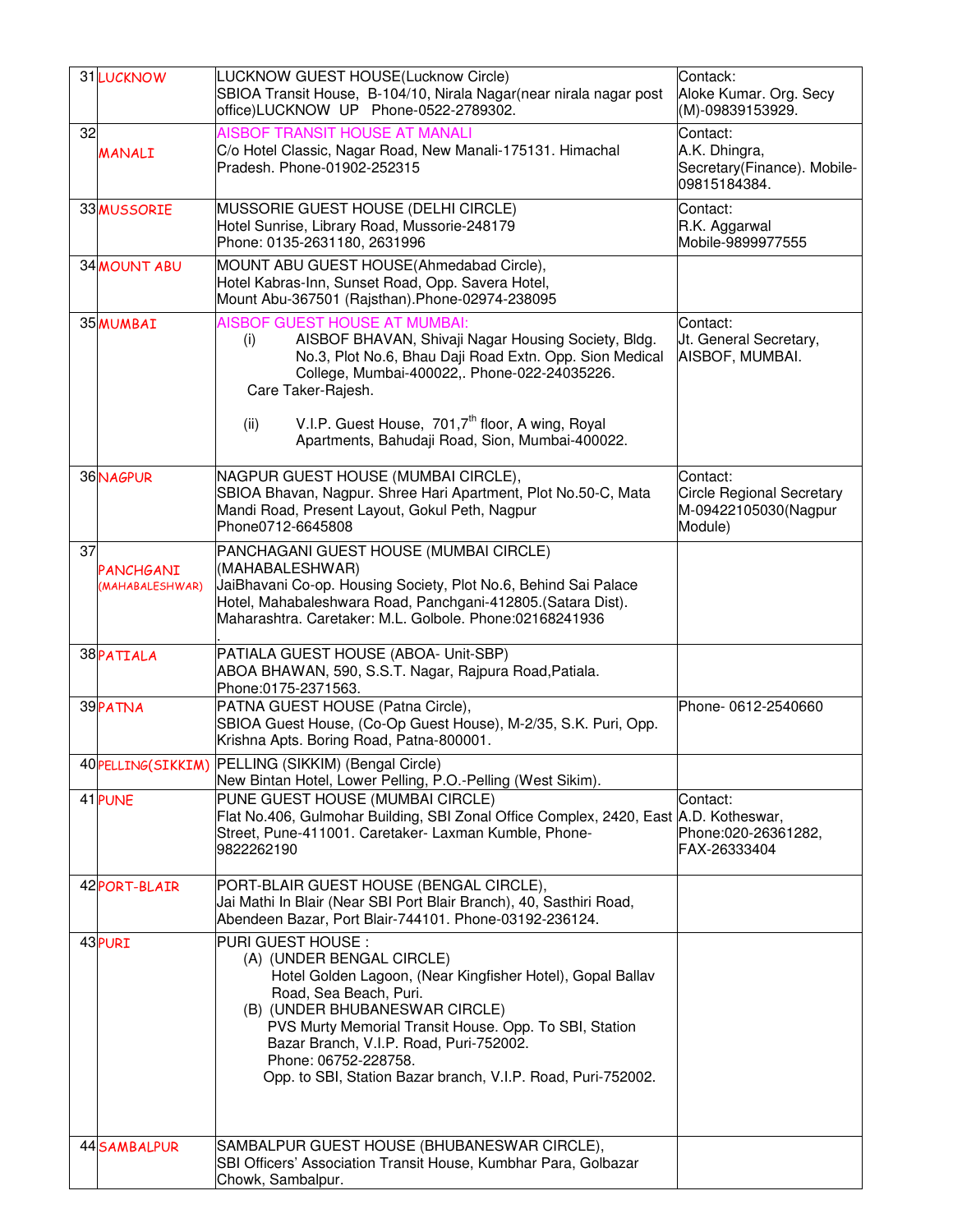|    | 45 SILIGURI                 | Sbioa transit Cottage, 112, MN Sarkar Road, 2 <sup>nd</sup> Floor, Mahananda<br>Para, Siliguri-734401                                                                                                                                                                                                                                                                                                                                                                       | 0353-2432313                                                                                                                                  |
|----|-----------------------------|-----------------------------------------------------------------------------------------------------------------------------------------------------------------------------------------------------------------------------------------------------------------------------------------------------------------------------------------------------------------------------------------------------------------------------------------------------------------------------|-----------------------------------------------------------------------------------------------------------------------------------------------|
|    | 46SHIMLA                    | SHIMLA GUEST HOUSE (CHANDIGARH CIRCLE)<br>Flat No.5, Block No.29, Phase III, SDA Colony, Below Bishop Cotton<br>School, New Shimla (H.P). Phone-0177-2673045                                                                                                                                                                                                                                                                                                                | Contact:<br>A.K. Dhingra,<br>Secretary(Finance). Phone-<br>09815184384.                                                                       |
|    | 47 TIRUPATI                 | TIRUPATI GUEST HOUSE (HYDERABAD CIRCLE)<br>(a) SBIOA Guest House, Flat No.30, Padmavathi Apartments,<br>Kakateya Nagar, Near SBI Holiday Home, Behind Urvasi Hotel<br>Tiruchanur Road, Tirupati-517501. Phone: 0877-2252014.<br>(b) TIRUPATI GUEST HOUSE (ABOA -UNIT - SBH)<br>ABOA Guest House, 3 <sup>rd</sup> Floor, Seshadri Sikhara Apartments,<br>9, Rayala Cheruvu Road, Gopalaraju Colony, Near<br>Palani Theatre, Tirupati-517501. Phone-0877-2246561,<br>2248562. | Contact:<br>DGS, SBIOA, C/o SBI,<br>Z.O., Renigunta Road,<br>Phone: 0877-2225230,<br>FAX-No.(0877)2222792                                     |
|    | 48 UDHAGAMANDALAM<br>(00TY) | UDHAGAMANDALAM GUEST HOUSE(CHENNAI CIRCLE)<br>SBIOA Tranist House, 133, Hadfield Road, OOTy-Mysore Highway,<br>Near Hillibunk/Ooty Club, Udhagamandalam-643001.<br>Phone- 0423-2449001.                                                                                                                                                                                                                                                                                     | Contact:<br>Gen. Secy, SBIOA(Chennai<br>Circle), Chennai.<br>Phone:044-25228773,<br>25227170, FAX-25261013                                    |
| 49 | VARANASI                    | VARANASI GUEST HOUSE (LUCKNOW CIRCLE)<br>SBIOA Guest House, 6/113, Srinagar Colony, Near Surabhi<br>International Hotel, Paharja, Varanasi                                                                                                                                                                                                                                                                                                                                  | Contact:<br>B.B. Singh, CRS, Vanaras<br>Module<br>Ph-0452-<br>2500174/2500811(O)<br>Fax-045-2506136, Mobile-<br>9415204244                    |
|    | 50 VIJAYAWADA               | VIJAYAWADA GUEST HOUSE(HYDERABAD CIRCLE)<br>SBIOA Guest House, D.No.30-15-13, Koka Chalapathi Rao Street,<br>Durga Agraharam, Vijayawada-520002. Phone-0866-2441116<br>Care Taker- Praveen Kumar                                                                                                                                                                                                                                                                            | Contact:<br>D.G.S., SBIOA, C/o SBI,<br>ZO, Suryaraopet,<br>Vijayawada-520003.<br>Phone:0866-2474330,<br>2493992.                              |
|    | 51 VISAKHAPATNAM            | VISAKHAPATNAM GUEST HOUSE (HYDERABAD CIRCLE)<br>SBIOAGuest House, No.28-11-11, 1 <sup>st</sup> Floor, Prem Plaza, Surya Bagh<br>Street, Backside Raghavendra Lodge, Jagadamba Centre,<br>Visakhapatnam-530020. Phone-0891-2573510. Care taker-Sunil                                                                                                                                                                                                                         | Contact:<br>D.G.S., SBIOA, C/o SBI,<br>ZO, Balaji Nagar, Sripuram<br>Junction, Visakhapatnam-<br>530003.Phone-0891-<br>2746618(Assn. office). |
|    | 52 VRINDAVAN                | VRINDVAN TRANSIT HOUSE (DELHI CIRCLE)<br>Flat No.502, Ground Floor, Keshav Kunj Apartments, Opposite ISKON<br>Temple Road, Vrindavan. Phone-011-23407976                                                                                                                                                                                                                                                                                                                    | Shri R.K. Aggarwal<br>Phone-011-174300-<br>09899977555                                                                                        |

E-mail Any changes or discrepancies (addition/deletion/updation) to sbioa.bhubaneswar@sbi.co.in

**Holiday Home list follows :**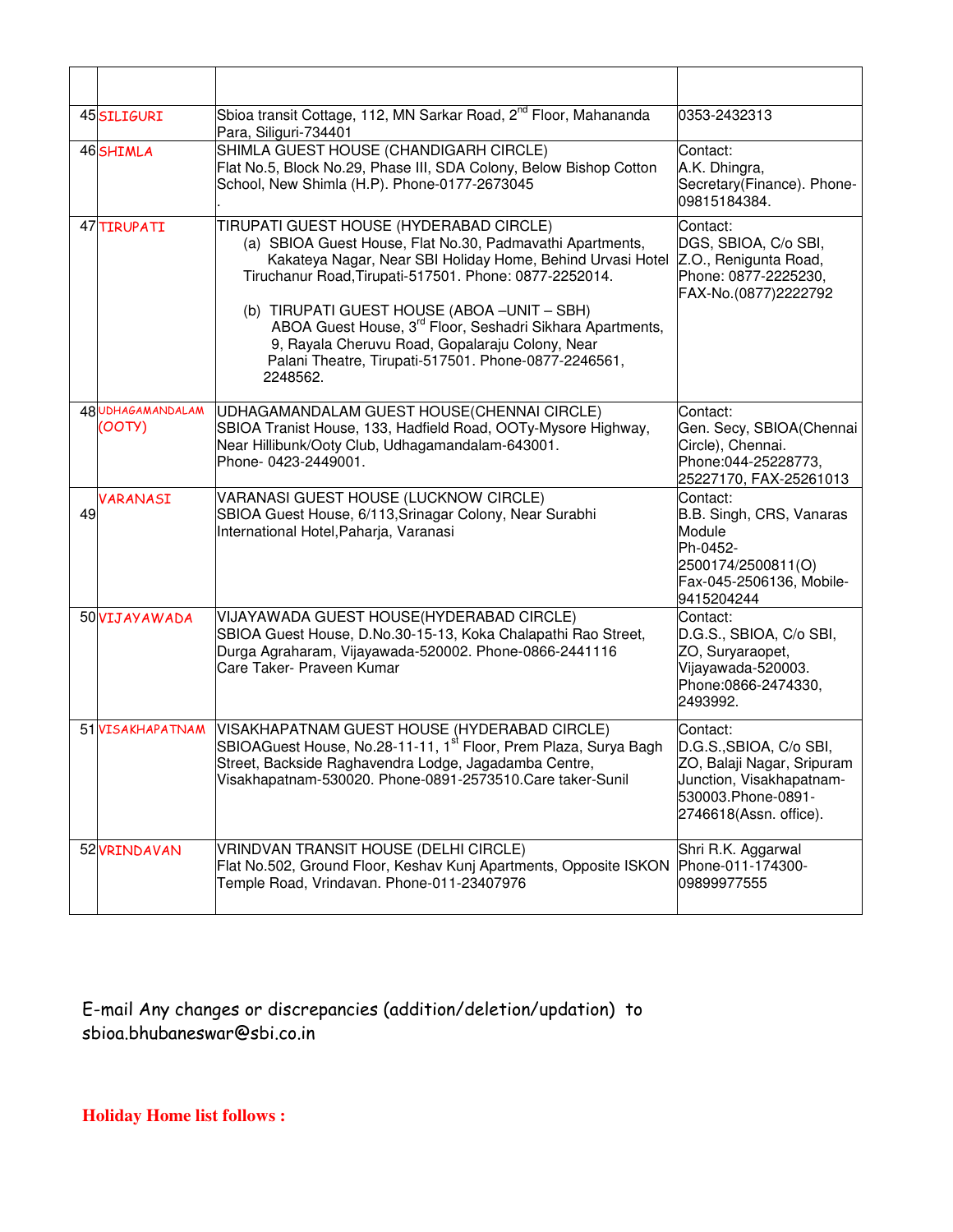## Holiday Homes

| SL.            | <b>CIRCLE</b>      | <b>PLACE OF</b><br><b>HOLIDAY</b><br>НОМЕ | <b>ADDRESS OF HOLIDAY HOME</b><br><b>WITH TELEPHONE NO (S)</b>                                                                             | <b>NAME OF</b><br>CARETAKER/CONTAC<br><b>T PERSON OF</b><br><b>HOLIDAY HOME AND</b><br>TELEPHNE/CELL NO, IF<br><b>ANY</b> | NO. OF<br><b>ROOM</b><br>S/<br><b>BEDS</b><br><b>AVAIL</b><br><b>ABLE</b>              | FAX NO. OF AGM<br>$(HR)/$ CWC |
|----------------|--------------------|-------------------------------------------|--------------------------------------------------------------------------------------------------------------------------------------------|---------------------------------------------------------------------------------------------------------------------------|----------------------------------------------------------------------------------------|-------------------------------|
|                | Ahmedabad          | MT. ABU                                   | HOTEL SUNRISE PALACE, Enterprise of Telephone No.<br>Mount Pleasant, Bharatpur Kothi, Mount<br>Abu 307501 (Rajasthan)                      | 02974-235573/238775                                                                                                       | 4                                                                                      | 079-25507743                  |
| 2              | <b>Ahmedabad</b>   | <b>VERAVAL</b>                            | HOTEL RAJDEV, Bhansidhar Complex,<br>3rd floor, S. T. Road, VERAVAL 362265.                                                                | Tel/Fax 0286-242830/31                                                                                                    | $\overline{2}$                                                                         | 079-25507743/<br>25506969     |
| 3              | Ahmedabad          | <b>DWARKA</b>                             | HOTEL CITY PALACE, Jawahar Road,<br>Teen Batti Chowk DWARKA 361335                                                                         | TEL.02892-234312, 235214                                                                                                  | 3                                                                                      | 079-25507743                  |
| 4              | <b>Ahmedabad</b>   | <b>UDAIPUR</b>                            | <b>HOTEL KAJARI,</b><br>SHASRTI CIRCLE,<br>UDAIPUR Tel.No.2410501/2410502<br>0294-2528857                                                  | <b>SHRI NAVEEN</b><br><b>BHATNAGAR</b><br>Tel.No.2410501/2410502<br>0294-2528857                                          | 6                                                                                      | 079-25507743                  |
| 5              | <b>BANGALORE</b>   | <b>BANGALORE</b>                          | State Bank of India Holiday Home<br>Binnyston gardens, Near Binny Mills,<br>Behind City Railway Station, Magadi<br>Road, Bangalore-560 023 | Care Taker-Shri.M G Ravi-<br>(M) 09964949625<br>Holiday Home No -080-<br>23114768                                         | 30                                                                                     | 080-22223863                  |
| 6              | <b>BANGALORE</b>   | <b>MYSORE</b>                             | State Bank of India Holiday Home<br>No-16/1 & 16/2, Shivanna Complex,<br>Kalidasa Road, V V Mohalla, Mysore-<br>570-002                    | Care Taker-<br>Shri M Ravindranath<br>(M-)09449830172<br>Holiday Home No-0821-<br>2512703                                 | 12                                                                                     | 080-22223863                  |
| $\overline{7}$ | <b>BANGALORE</b>   | <b>HUBLI</b>                              | State Bank of India Holiday Home<br>1st Floor, Shri Mahalakshmi Chambers<br>Near Shanti Nagar Church, Hubli-580 023                        | Care Taker-Shri Michael-<br>(Out sourced)                                                                                 | $\overline{4}$                                                                         | 080-22223863                  |
| 8              | <b>Bhopal</b>      | Pachmarhi                                 | Patel Marg, Pachmarhi                                                                                                                      | Shri Ravi Kumar<br>Phone No. - 07578-252170<br>Cell No. - 9406525941<br>Mohammad Shahid<br>Cell No. - 9424486883          | $4*(2)$<br>rooms<br>for<br>whole<br>year<br>and 2<br>for May<br>June,<br>Dec &<br>Jan) | 0755-4288114                  |
| q              | <b>Bhopal</b>      | Ujjain                                    | Hotel Grand Tower, Near Ashok Talkies,<br>Freeganj, Ujjain                                                                                 | Shri Ashok Kumar<br>Phone No. - 0734-2553699                                                                              | 3                                                                                      | 0755-4288114                  |
| 10             | <b>Bhopal</b>      | <b>Bhopal</b>                             | State Bank Learning Centre, Behind SBI,<br>Sultania Road Branch, Sultania Road,<br><b>Bhopal</b>                                           | Shri Narendra Kumar<br>Sadhwani<br>Phone No. - 0755-4288837<br>Cell No. - 09425602538                                     | 4                                                                                      | 0755-4288114                  |
| 11             | <b>BHUBANESWAR</b> | <b>BHUBANESWAR</b>                        | D/36, BJB NAGAR, BHUBANESWAR -<br>751014 Tel. NO.0674-2432075                                                                              | <b>MANAS RANJAN</b><br>SARANGI, Mob-<br>9437067764                                                                        | 7                                                                                      | 0674-2394228                  |
| 12             | <b>BHUBANESWAR</b> | <b>PURI</b>                               | CHAKRATIRTHA ROAD, Puri,<br>Tel.No.06752-211466                                                                                            | <b>BASANTA KUMAR</b><br>MISHRA, Mob-<br>9437757122                                                                        | 30                                                                                     | 0674-2394228                  |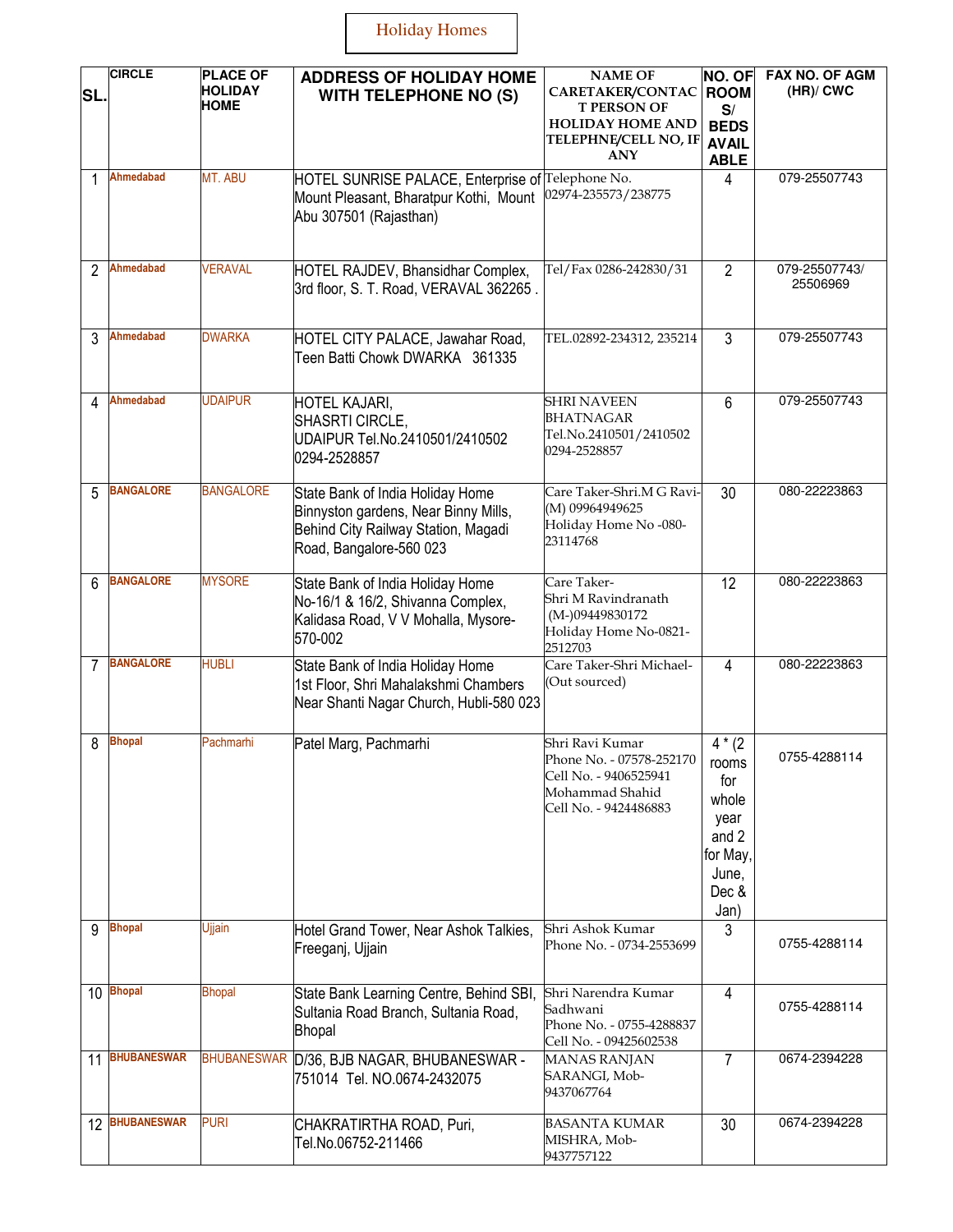| 13 | <b>CHANDIGARH</b> | <b>Shimla</b>      | Hotel Greenwoods, Dhingra Estate, Below Mr. Kamraj Sood, 094180-<br>Boileuganj Shimla, 0177-2831129, 283-<br>584                                    | 00608                                                                                | 15             | 0172-2720370                   |
|----|-------------------|--------------------|-----------------------------------------------------------------------------------------------------------------------------------------------------|--------------------------------------------------------------------------------------|----------------|--------------------------------|
|    | 14 CHANDIGARH     | <b>Manali</b>      | Manali Cooperative Housing Society,<br>Chickago Estate, Manali, 01902-253270                                                                        | Mr. Prem, 098162-05517,<br>Shri Manoj 98165-77617                                    | 24             | 0172-2720370                   |
| 15 | <b>CHANDIGARH</b> | <b>Dalhousie</b>   | SBI Holiday Home, Near Subhash Chowk, Sh. Ganesh, 098054-31757<br>Dalhousie, 01899-242171                                                           |                                                                                      | 12             | 0172-2720370                   |
| 16 | <b>CHANDIGARH</b> | Srinagar           | Hotel Shangrila, Opp G. B. Pant Hospital,<br>Sonawar Bagh, Badami Bagh Cantt,<br>Srinagar 190004                                                    | Tel No.0194-<br>2465979/2465655 Fax<br>0194-2466012                                  | 12             | 0172-2720370                   |
| 17 | <b>CHENNAI</b>    | <b>Triplicane</b>  | No.20,<br>Venkatachala Naicken<br>Triplicane, Chennai - 5. Phone:044 <sup>9840287788</sup><br>28446369                                              | St., Shri S. Karthikeyan, Staff -                                                    | 9/18           | 044-28214316                   |
| 18 | <b>CHENNAI</b>    | <b>Madurai</b>     | Hotel International, 46, West ErumalMr.<br>Maistry Street, Madurai - 625 001. Hamid, Cell : 9843411230<br>Phone:0452-4377463<br>$\prime$<br>4380230 | Prabhu<br>Shahul<br>4377364 Mr. Raj Kapoor, Manager,<br>Cell: 9942083143             | 6/12           | 044 - 2821 4096                |
| 19 | <b>CHENNAI</b>    | Udhagamandalam SBI | Holiday Home, Coonoor Rd., K.Padmanathan,<br>Udhagamandalam, Phone : 04652<br>246822                                                                | Record<br>Keeper,<br>Phone:0423<br>2635,<br>244<br>9443462364                        | 14/28          | -DO-                           |
| 20 | <b>CHENNAI</b>    | Kanyakumari        | Hospital<br>Pushpam,<br>Hotel<br>Kanyakumari - 629 702, Phone No.04652 Keeper is at present<br>246822                                               | Road, Shri Natarajan,<br>Record<br>engaged for the purpose.<br>Ph. No.04652 - 246822 | 7/14           | $-DO-$                         |
| 21 | <b>CHENNAI</b>    | Vellore            | 143, South Avenue Road, Phase I, L. Ravichandran, Staff,<br>Sathuvachari, Vellore - 9. Phone:0416 04162252950, 9994560732<br>2252950                |                                                                                      | 4/8            | $-DO-$                         |
|    | 22 CHENNAI        | Kodaikanal         | Hotel Jai, Lloyds Road, Kodaikanal - 624 By the Hotel<br>101, 4542 - 241425 / 240344                                                                |                                                                                      | 8/16           | $-DO-$                         |
| 23 | <b>CHENNAI</b>    | Rameshwaram        | Hotel Saravana, 1/9 A South Car St., By the Hotel, Mr. Raj<br>Rameshwaram - Pin - 623 526. Phone Kumar<br>No.04573 - 223367                         |                                                                                      | 5/10           | $-DO-$                         |
|    | $24$ DELHI        | <b>NEW DELHI</b>   | Rishi Guest House, 76-77, Ram Nagar   Shri Shiv Kumar<br>Pahar Ganj, New Delhi                                                                      | Shri Rudra Thapa<br>Tele No. 011-23532571                                            | 24             | 011-23360203&<br>011-23365415  |
| 25 | <b>DELHI</b>      | <b>AJMER</b>       | Hotel Ambassador, Nagina Bagh, Ashok<br>Marg, Ajmer                                                                                                 | Shri Suresh Sharma,<br>Partener<br>Tele No. 0145-2425095                             | $\overline{2}$ | 011-23360203&<br>011-23365415  |
| 26 | <b>DELHI</b>      | <b>HARDWAR</b>     | Hotel Sant, Sant Kabir Marg, Sarvan nath Shri Sant Ram Deswal<br>Ngr, Hardwar                                                                       | (Owner)<br>Tele NO. 01334-227534                                                     | 11             | 011-23360203 &<br>011-23365415 |
| 27 | <b>DELHI</b>      | <b>MUSSOORIE</b>   | Hotel Deep, Kurli, Mussoorie                                                                                                                        | Shri Deepak Gupta<br>Tele No. 0135 - 2632470                                         | 8              | 011-23360203&<br>011-23365415  |
| 28 | <b>DELHI</b>      | <b>JAIPUR</b>      | Hotel Aroma Classic, Gopi Nath Marg,<br>Near Panch Batti, Jaipur                                                                                    | Shri Liyakat Ali (Owner)<br>Tele No. 0141-2365898 &<br>0141-2360439                  | 6              | 011-23360203 &<br>011-23365415 |
| 29 | <b>Hyderabad</b>  | <b>HYDERABAD</b>   | H.No.3-6-69, AVANTI NAGAR,<br><b>NEAR</b><br>SKYLINE THEATRE, BASHEERBAGH,<br>HYDERABAD 500 029.                                                    | <b>ABDUL RASHEED</b><br>AHMED PH. 040-<br>23224652                                   | 8              | 040-24755073                   |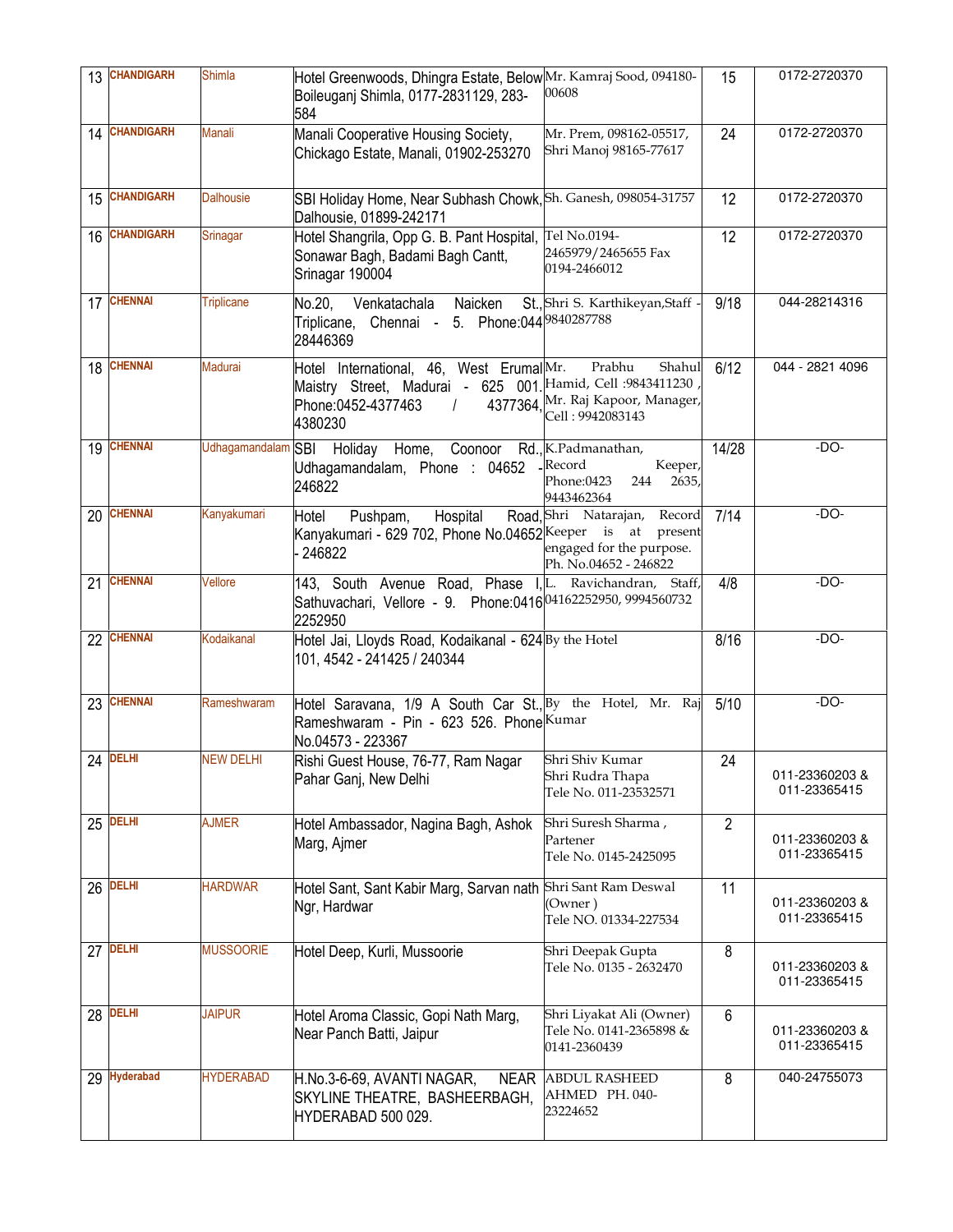| 30 | <b>Hyderabad</b> | <b>TIRUPATI</b>                      | H.NO.19-3-20 OPP.HOTEL OORVASI<br>LANE.<br>OLD RENIGUNTA ROAD,<br>KAKATIYA NAGAR,<br>TIRUPATI -<br>517501                                                                | L SUBRAMANYAM,<br>Ph.0877-2222317                                                                      | 6                                           | 040-24755073                                                            |
|----|------------------|--------------------------------------|--------------------------------------------------------------------------------------------------------------------------------------------------------------------------|--------------------------------------------------------------------------------------------------------|---------------------------------------------|-------------------------------------------------------------------------|
| 31 | <b>Hyderabad</b> | VIJAYAWADA                           | H.NO.14, SBI OFFICERS COLONY,<br>ACHARYA RANGA NAGAR, LANE<br><b>BESIDE LIFE HOSPITAL,</b><br><b>NEAR BENZ CIRCLE,</b><br>VIJAYAWADA 500 010                             | Y. SATYANARAYANA<br>PH 0866 - 2473018                                                                  | 4                                           | 040-24755073                                                            |
|    | 32 Hyderabad     | <b>VISAKHAPATNA</b>                  | D.NO.50-58-12/1&2, PLOT NO.33,<br>RAJENDRANAGAR, SEETHAMPETA,<br>VISAKHAPATNAM 530 016                                                                                   | <b>B NARASINGA RAO,</b><br>PH.0891-2748334                                                             | $\overline{7}$                              | 040-24755073                                                            |
| 33 | <b>KERALA</b>    | Ernakulam                            | SBI Holiday Home, Saradhamath Lane, Mr. Joseph - 09846528267<br>Opp. Premier Cable Co., Ravipuram,<br>Ernakulam, Pin Code: 682 016. Phone<br>0484 2355876                |                                                                                                        | 5                                           | Fax - 0471 - 2321335                                                    |
| 34 | <b>KERALA</b>    | Guruvayoor                           | SBI Holiday Home, Athidhi Mandiram, Mr. Dinesan - 09387899813<br>Yoga Kshema Sabha, North Outer Ring<br>Road, Guruvayoor - 686 101. Phone<br>0487 2551955                |                                                                                                        | 4                                           | $-DO-$                                                                  |
|    | 35 KERALA        | <b>THIRUVANAN</b><br><b>THAPURAM</b> | SBI Holiday Home, Soleil, ETR No.251, Mr.<br>Near Jas Hotel, Thycaud P.O.Trivandrum, 09446550835<br>Pin Code: 695 014. Phone:0471 6549955                                | Subbayyan                                                                                              | 8                                           | $-DO-$                                                                  |
| 36 | <b>KOLKATA</b>   | <b>Darjeeling</b>                    | Rudra Bhawan,<br>29 A. J. C Bose Road (INA Bye Pass),<br>Darjeeling,<br>West Bengal,<br>PIN-734101<br>Tel No.0354-2253048                                                | Mrs. Indrakala Pradhan,<br>Cell No. 09832033111                                                        | Total<br>Room =<br>12 (DB)                  | AGM (HR)<br>033-22437753<br><b>CWC</b><br>033-22437756                  |
|    | 37 KOLKATA       | <b>Digha</b>                         | Holiday Home Digha,<br>Plot No.17, Holiday Home Sector,<br>Opp. Science Centre, New Digha,<br>Dist-East Midnapore,<br>West Bengal,<br>Pin- 721463<br>Tel No.03220-266293 | Shri Patit Paban Mandal,<br>Tel No. 03220-266293                                                       | Total<br>$Room =$<br>18 (DB)                | $\overline{AGM}$ (HR)<br>033-22437753<br>CWC<br>033-22437756            |
| 38 | <b>KOLKATA</b>   | Gangtok                              | <b>Hotel Sujata</b><br>(Near Sangram Cinema Hall),<br>Development Area, Gangtok,<br>Sikkim, PIN-737101<br>Tel No.03592-227549                                            | Mr Sreedhar Das,<br>Cell No. 09475077154                                                               | Total<br>Room =<br>10 (DB)                  | $AGM$ ( $H\overline{R}$ )<br>033-22437753<br><b>CWC</b><br>033-22437756 |
| 39 | <b>KOLKATA</b>   | Kolkata                              | Hotel Penguin,<br>18, Jadunath Dey Road,<br>Besides Yogayog Bhawan,<br>Kolkata - 700 012,<br>Tel No.033-22121312/1342                                                    | Mr. Dipankar Pradhan<br>Mr Pradip<br>Kumar Pradhan /<br>Mr. Saibal Kanti Jana,<br>Cell No. 09874858818 | Room =<br>3(3)<br>Beded)<br>Room =<br>5(DB) | AGM (HR)<br>033-22437754<br><b>CWC</b><br>033-22437756                  |
| 40 | <b>KOLKATA</b>   | Port-Blair                           | House of Smt. K. Prabha Wati,<br>Rajiv Gandhi Nagar,<br>Near Raj Niwas,<br>Port Blair, Andaman & Nicobar Islands,<br>Pin-744101<br>Tel No. 03192-233705                  | Mr. Rathinam,<br>Cell No. 09434271690                                                                  | Total<br>Room =<br>6(DB)                    | AGM (HR)<br>033-22437753<br><b>CWC</b><br>033-22437756                  |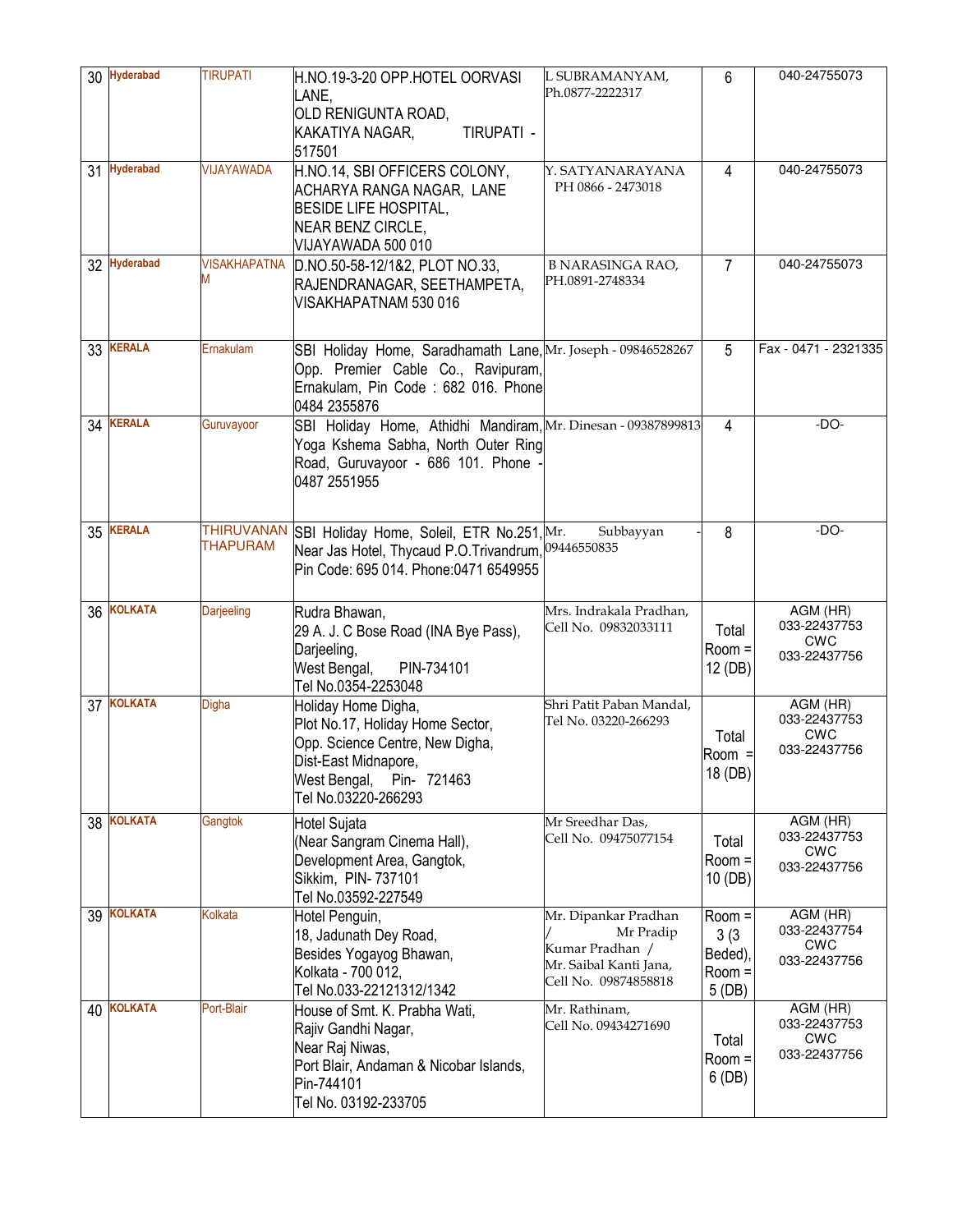| 41  | <b>Lucknow</b>    | <b>ALLAHABAD</b> | SBI HOLIDAY HOME,<br>15/1,<br><b>CIVIL</b><br>STANLEY ROAD,<br>ALLAHABAD<br>LINES.<br>MOBILE NO. 09889209242,<br>09335154489(M)                                      | <b>SHRITARA</b><br>(CARE-TAKER)<br>SHRI V.J.K. HIGGINS<br>(CONTACT PERSON)<br>MOBILE NO.<br>09889209242,<br>09335154489(M) | Rooms-<br>04                                      | 0522-2620288                                                                                              |
|-----|-------------------|------------------|----------------------------------------------------------------------------------------------------------------------------------------------------------------------|----------------------------------------------------------------------------------------------------------------------------|---------------------------------------------------|-----------------------------------------------------------------------------------------------------------|
| 42  | <b>Lucknow</b>    | <b>LUCKNOW</b>   | SBI HOLIDAY HOME,<br>SECTOR 'DS',<br>SBI OFFICER'S FLAT,<br>SITAPUR ROAD SCHEME,<br>ALIGANJ, LUCKNOW.<br>PHONE NO.<br>0522-6460414                                   | <b>SHRI RAM KUMAR</b><br>YADAV (CARE-TAKER)                                                                                | Rooms-<br>04<br>Dormito<br>ry-01<br>(05)<br>Beds) | 0522-2620288                                                                                              |
| 43  | Lucknow           | <b>NAINITAL</b>  | SBI HOLIDAY HOME, HOTEL WOOD<br>LAND, MALLITAL,<br>NAINITAL<br>PHONE NO. 05942-236441                                                                                | <b>SMT. RANA PARVEEN</b><br>(CARE-TAKER)<br>SHRI G.C. JOSHI<br>(CONTACT PERSON)<br>09412983478                             | Rooms-<br>17                                      | 0522-2620288                                                                                              |
| 44  | Lucknow           | <b>VARANASI</b>  | SBI HOLIDAY HOME, "KUMUD VILLA",<br>$D-63/84(5/6)$ ,<br><b>ANNAD</b><br>NAGAR COLONY,<br>MAMOORGANJ,<br><b>VARANASI.</b><br>PHONE NO.<br>0542-2221064                | <b>SHRI JOY</b><br><b>CHAKARBORTY</b><br>(CONTACT PERSON)<br>09336900225                                                   | Rooms-<br>05<br>Dormito<br>ry-01<br>(4 Beds)      | 0522-2620288                                                                                              |
| 45  | <b>MUMBAI</b>     | Aurangabad       | SBI Staff Quarters, Building No.6, Jadhav Mr. Aviraj Patil (Contact<br>Wadi, CIDCO, N-7, Jalgaon Road,<br>Aurangabad, Maharashtra - 431 003. Tel.<br>No.0240 2482864 | Person)                                                                                                                    | 4                                                 | 26445298                                                                                                  |
| 46  | <b>MUMBAI</b>     | Lonavala         | SBI Holiday Home, Opp. "Redet"<br>Woodland Hotel, Raiwood, Lonavala (E),<br>Maharashtra - 410 401. Tel. No.02114<br>277393                                           | Mr. Baliram Kadam (Care<br>taker)                                                                                          | 15                                                | 26445298                                                                                                  |
|     | 47 MUMBAI         | <b>Matheran</b>  | SBI Holiday Home, "Navneet Vila, Behind Mr.<br>Diwadkar Hotel, Near Rly. Stn. Matheran, (Care taker)<br>Raigad dist. Maharashtra - 410 102. Tel.<br>No.02148 230071  | Dattaram<br>Pakale                                                                                                         | $\overline{4}$                                    | 26445298                                                                                                  |
| 48  | <b>MUMBAI</b>     | Panchgani        | SBI Holiday Home, "Hotel Aishwarya",<br>Swami Vivekanand Rd., Panchgani,<br>Satara, Maharashtra - 412 805. Tel.<br>NO.02168 240438                                   | Dhondiba<br>Padghe<br>Mr.<br>(Contact Person)                                                                              | 10                                                | 26445298                                                                                                  |
| 49  | <b>MUMBAI</b>     | PANAJI (GOA)     | SBI Holiday Home, Panaji, Hotel Campal, 0832-2224532/33/34<br>Opp. Kala Academy, Near Military<br>Hospital, Panjaji, Goa 403001                                      |                                                                                                                            | 15                                                | 26445298                                                                                                  |
| 50. | <b>NORTH EAST</b> | <b>GUWAHATI</b>  | Sarbodaya Path,<br>H No. 4,<br>Guwahati- 781 Taker<br>ABC, Bhangagarh,<br>Phone No. 0361-2525442<br>005                                                              | Mr. Anil Kalita, Care<br>Ph No. 0361-<br>2525442 / Secretary,<br>Ph No.<br>CWC,<br>0361-2237524                            | 12                                                | AGM (HR)<br>0361-2237611,<br>2237621 AGM (A)<br>AO GUWAHATI<br>0361-2463454<br><b>CWC</b><br>0361-2237522 |